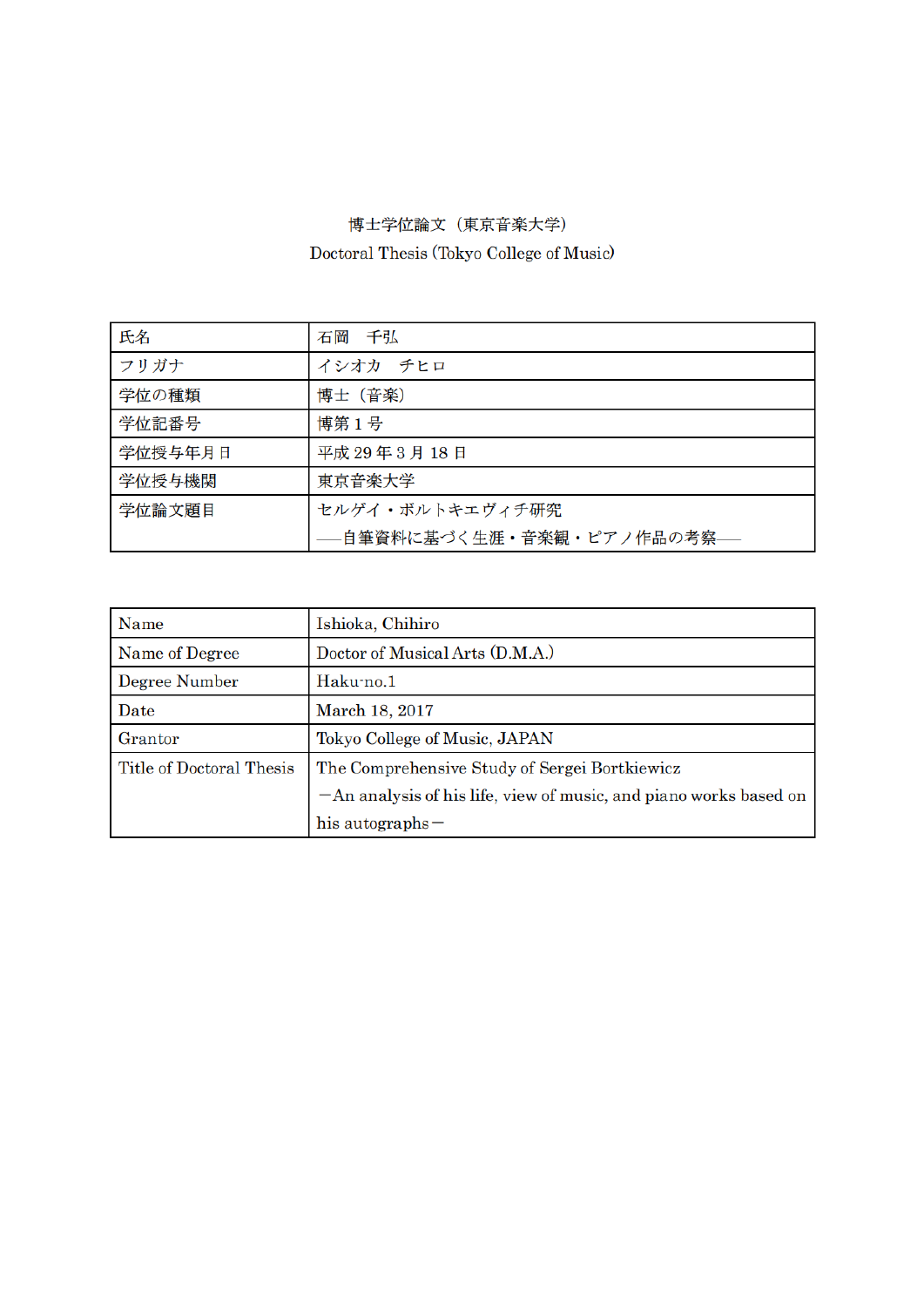## The Comprehensive Study of Sergei Bortkiewicz

 $-$  An analysis of his life, view of music, and piano works based on his autographs $-$ 

## Chihiro Ishioka

## [Abstract]

Sergei Bortkiewicz was a pianist and composer who performed and composed mainly in Vienna during the first half of the 20th century. After his death, his works disappeared into oblivion, and he was forgotten. Recently, his music has been reevaluated with the discovery of his autographs and original editions. However, most articles about him are no more than impressionistic criticisms due to the lack of support from primary source materials. Therefore, this thesis presents information or data from three perspectives: analysis on previous researches and autographs (Part I), analysis on Bortkiewicz's life and his view of music (Part II), and the characteristics of his piano works(Part III)

In Part I, the current status of the previous researches is initially examined in Chapter 1. Though each case of research has certain value in terms of a basic study of Bortkiewicz, there is no article that demonstrating the formation of his view of music through his childhood and life experiences, or the application of his view of music to his works. Moreover, no research showed the complete list of Bortkiewicz'autographs including his autobiography and letters. Therefore, providing the complete list of his autographs to establish the foundation of study on him, and discussing the relationships between his view of music and his works through the prism of his life experiences gives us the firm criterion for Bortkiewicz's music.

In Chapter 2, Bortkiewicz's autographs, such as his autobiography, letters, and music are classified and analyzed to build the complete and detailed lists. The lists show us the abundance and accessibility of his autographs considering he was forgotten after his death. Subsequently, the complete catalog and currently available manuscripts of Bortkiewicz's works were assembled from his hand-written catalog and letters.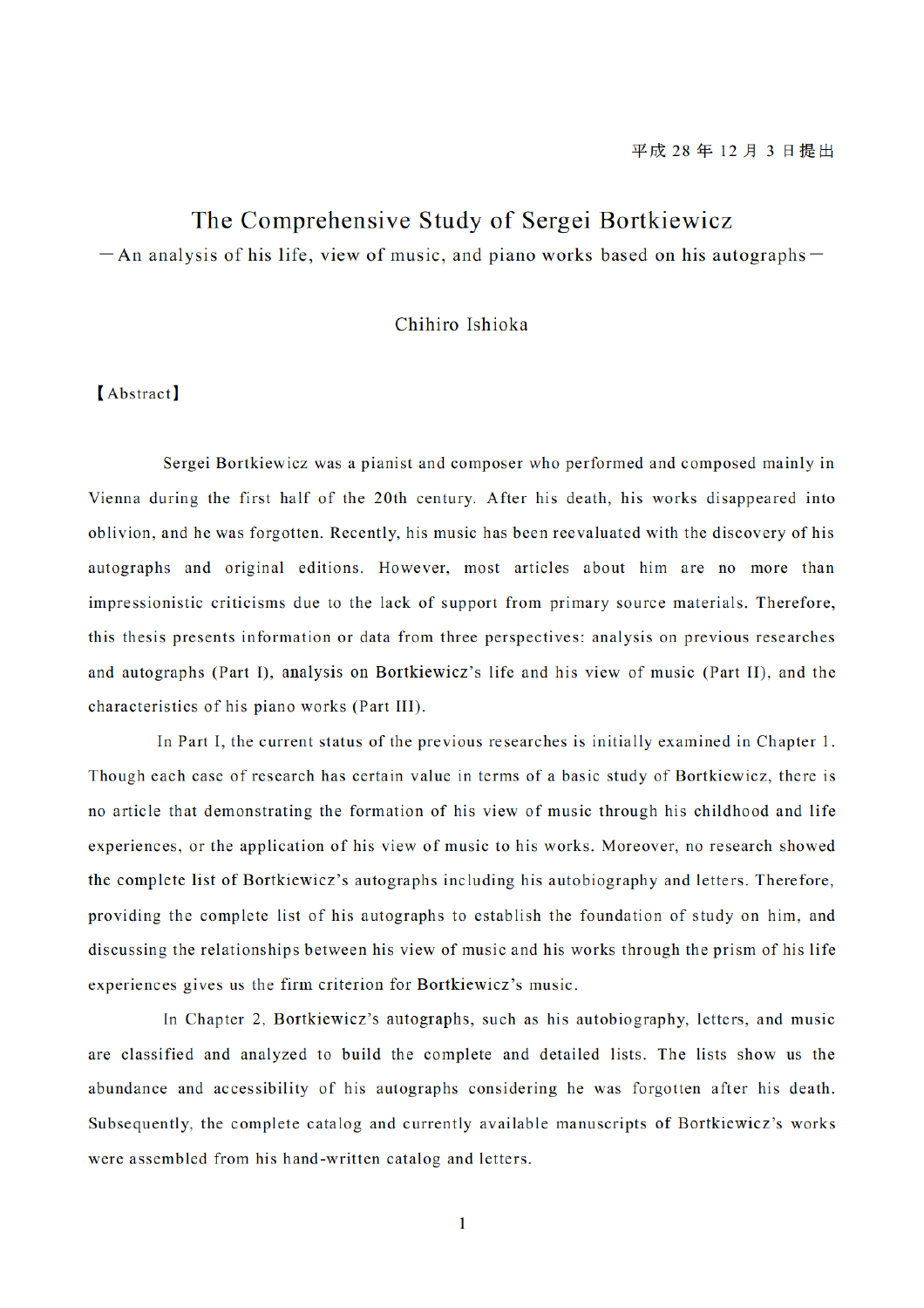In Part II in Chapter 3, major life events influencing Bortkiewicz's personality are shown in a chronological order, divided into eight periods mainly based on his domiciles. Though Bortkiewicz was from a noble family in the Russian Empire, he suffered from poverty, being forced into exile and living in many different places due to the World Wars and the Russian Revolution in the first half of the 20th century. However, he was very active as a composer, pianist, and conductor. In addition, the importance of his lifelong friendship with Hugo van Dalen is enumerated.

In Chapter 4, Bortkiewicz's view of music is extracted from his life experiences. To examine the background of the formation of his view of music, the following five topics are presented. The first topic is the influence of his musical education. The second is whether he thought of himself as Russian or Ukrainian. The third is the influence of the Russian Revolution. The fourth is his resonance with Vienna. The last is his longing for Russia and Russian culture. The mentality of looking back and longing for lost beautiful memories, i.e., "nostalgia," sustained his creative attempts and formed his core view of music. Subsequently, it is pointed out that Bortkiewicz composed works in the consistent style of Post-romanticism and lyricism with Russian elements, and that he preferred composing house music to masterpieces. These characteristics show his view of music.

In Part III, the characteristics of Bortkiewicz's works are discussed based on his life and his view of music discussed in Part II. In Chapter 5, the classification method of Bortkiewicz's works that has three categories according to the composer's specific intention of where they need to be played is introduced for the first time in the history of the study of Bortkiewicz. The first category is Concert Pieces. The second is Salon Music and the third is Educational Pieces. The classification method is applied to forty-four pieces of Bortkiewicz's piano repertoire existing today, including piano concerti and works for four hands, and the result is shown in the table. The outcome is that two-thirds of his piano works are Salon Music. This is the reflection of a part of his view of music that musical activities at home were important.

In Chapter 6, the construction and characteristics of each piano work are exhibited in the table in accordance with the classification method introduced in Chapter 5. Subsequently, the